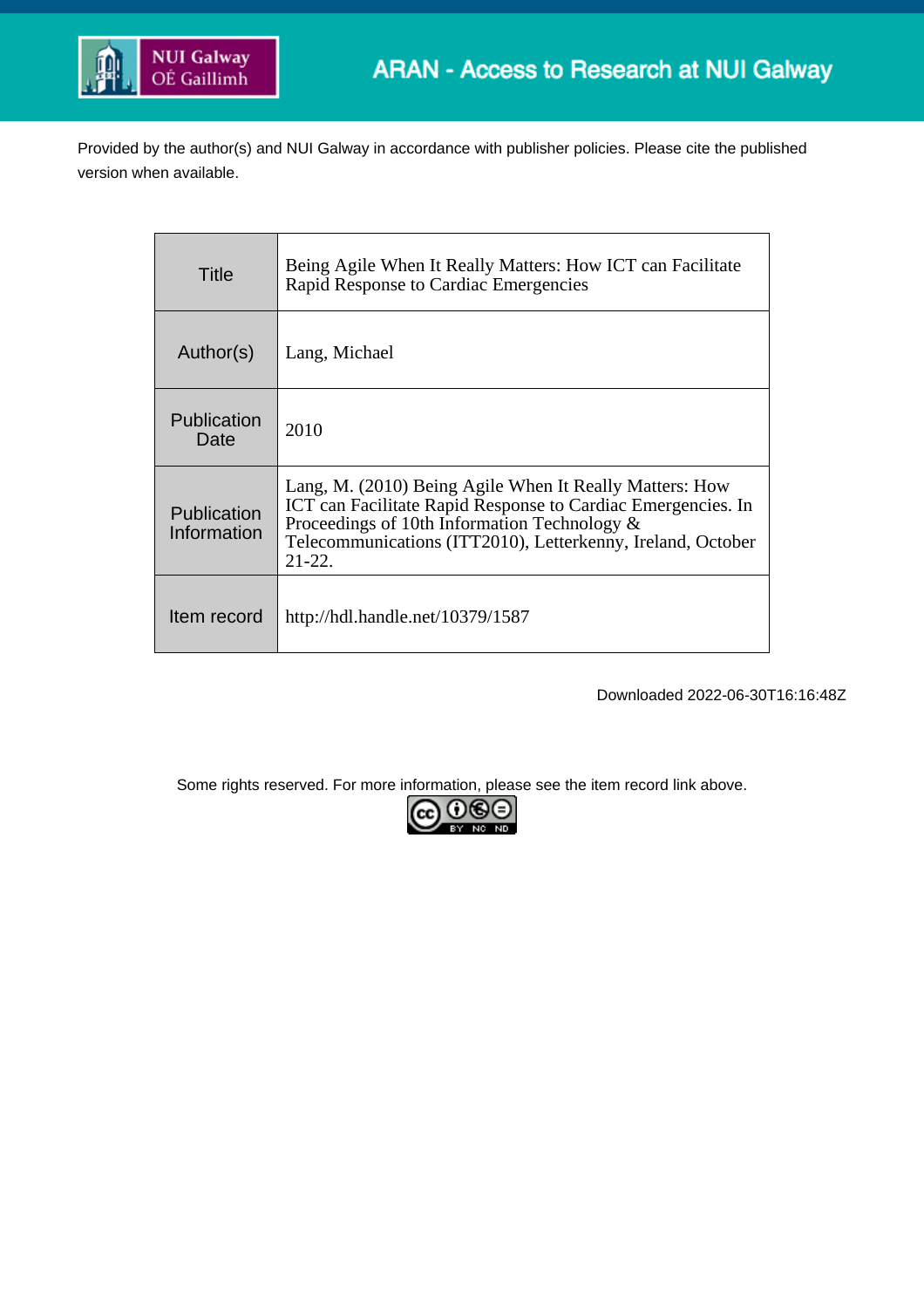# **Being Agile When It Really Matters: How ICT can Facilitate Rapid Response to Cardiac Emergencies**

#### **Michael Lang**

Business Information Systems Group, NUI Galway, University Road, Galway, Ireland michael.lang@nuigalway.ie

#### **Abstract**

Sudden cardiac death is a serious public health issue in Ireland, especially within rural communities that cannot be quickly reached by emergency ambulance services. When a person suffers a cardiac arrest, it is vital to invoke the "chain of survival" process, involving early access to the emergency services hotline, early CPR, early defibrillation, and early advanced paramedic support. It is vital that this process be executed quickly and efficiently. This paper proposes ideas on how the early stages of the "chain of survival" may potentially be enhanced and made more agile and responsive through the application of innovative ICT solutions designed in accordance with principles of interactive systems design and based on the new generation of mobile applications such as location-aware devices and social networking software.

**Keywords:** Emergency response; cardiac first response; location-aware mobile ICT; agile teams.

### **1 Introduction**

Amongst the EU member states, Ireland has one of the highest rates of coronary heart disease [1]. There are approximately 5000 deaths resulting from cardiac arrest every year in Ireland, about 80% of which occur at home. At present, victims of cardiac arrest in out-of-hospital settings have a 1% chance of survival. The role of information systems in facilitating rapid emergency response has become topical as a research subject in recent years. However, most of the articles published in this area are concerned with homeland security, natural disasters or epidemics (e.g. [2,3,4]). No explicit consideration has as yet been given to how information systems can mobilise cardiac first responders (CFRs) to deal with life-threatening emergencies, the closest related work being that of Kyng et al [5].

There has been a lot of debate in the past decade around the general notion of "agility" and how organisations can adapt and re-design their work practices to flexibly respond to changing situational demands. Alongside this trend towards becoming more agile and responsive, we have seen a prolific growth in the rate of adoption of mobile information devices, messaging and collaboration software, and semantically-rich Web 2.0 applications. This new generation of information and communication technologies (ICT), – which includes social networking systems, location-aware devices, radio frequency identification (RFID), 3G mobile communications, and iPhone™/Android™ applications – enables people to easily and inexpensively connect with each other, thereby forming virtual social communities which, because they are not encumbered by the traditional constraints of physical presence, are by their nature more flexible and *ad hoc*.

The motivation for this paper is therefore to explore how the flow of communications through the "chain of survival" for cardiac emergency response may potentially be made more agile through the application of this new generation of intelligent information systems and rapid alert technologies. This paper is of the nature of a viewpoint article in so far as it does not actually make a technical contribution but rather proposes possible ideas for future applied research.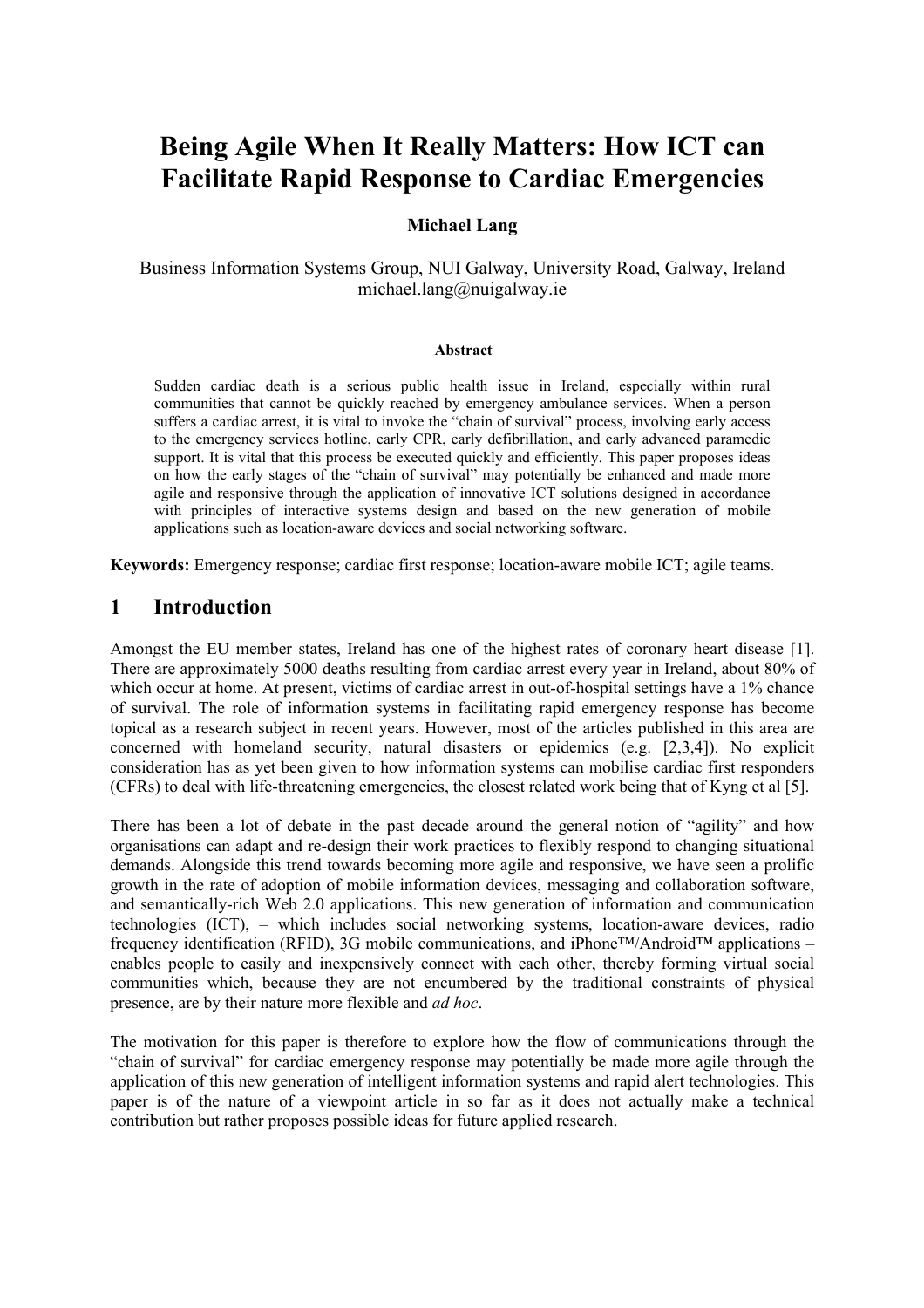## **2 Setting the Scene: The "Chain of Survival" Process**

When a person suffers a cardiac arrest, it is vital that the stages of the "chain of survival" are initiated without delay. These stages are: immediately notify the emergency services and request an ambulance, commence cardiopulmonary resuscitation (CPR), apply an automated external defibrillator (AED) as soon as possible, and ensure that advanced life support arrives quickly [6]. It is imperative that the early linkages in this chain are very quickly put in place because otherwise the best efforts of the advanced paramedics are likely to be in vain given that brain death sets in 4 minutes after cardiac arrest and the target ambulance response time for rural communities in Ireland is 25 minutes [7]. According to a spatial analysis of ambulance services published in 2005, 4.3% of the population of Ireland reside in areas that cannot be reached within 25 minutes, but this varies significantly by region with 14.9% of people in the West, 12.8% in the Midlands, and 10.1% in the North-West out of reach within that time [7]. Performance data from these three areas shows that only about 60% of emergency calls are actually responded to within 25 minutes [8,9]. International best practice suggests that paramedics should aim to arrive within 8 minutes, although this can possibly be extended by the intervention of a cardiac first responder (CFR) [1,10]. However, by way of indication, just 11% of rural emergency calls were responded to within 8 minutes in the HSE North-West area in the period between July 2004 and June 2005 [8]. Thus the role of CFRs who are trained in CPR and the use of an AED is vital to sustain a patient's chances of survival in rural Ireland. An important issue is therefore how to mobilise CFRs residing within rural communities so that they can reach the patient within the critical time of 4 minutes, and also to ensure that where an AED is available in the community it is delivered within 10 minutes.

| <b>Stage</b>            | →<br><b>Early Access</b>                                                                                                                                                                                                                     | <b>Early CPR</b><br>→                                                                                                                                                                                                    | <b>Early Defibrillation</b><br>$\rightarrow$                                                                                                 | <b>Early Advanced Life</b><br><b>Support</b>                                                                                                                                                                                                                                                                  |
|-------------------------|----------------------------------------------------------------------------------------------------------------------------------------------------------------------------------------------------------------------------------------------|--------------------------------------------------------------------------------------------------------------------------------------------------------------------------------------------------------------------------|----------------------------------------------------------------------------------------------------------------------------------------------|---------------------------------------------------------------------------------------------------------------------------------------------------------------------------------------------------------------------------------------------------------------------------------------------------------------|
| <b>Time limit</b>       | Immediately                                                                                                                                                                                                                                  | Within 4 minutes of<br>cardiac arrest                                                                                                                                                                                    | Within 10-12 minutes of<br>cardiac arrest (ideally<br>within 5-6 minutes)                                                                    | 25 minute target response<br>time in Ireland (UK target 19)<br>minutes)                                                                                                                                                                                                                                       |
| Principal<br>task       | Make emergency<br>telephone call to<br><b>Ambulance Control</b>                                                                                                                                                                              | Ensure that a CFR<br>arrives quickly at scene<br>of incident                                                                                                                                                             | is quickly brought to scene                                                                                                                  | Ensure that an AED device Paramedics assume control,<br>CFR passes information                                                                                                                                                                                                                                |
| Information<br>required | • Telephone number<br>• Location of incident<br>• Chief complaint<br>• No. of patients<br>· Approximate age<br>$\rightarrow$ If > 35, Chest<br>pain $(Y/N)$ ?<br>$\bullet$ Gender<br>• Conscious $(Y/N)$ ?<br>• Breathing normally<br>(Y/N)? | • Location of incident<br>• Contact details of<br>CFRs in the immediate<br>vicinity<br>• If emergency caller is<br>not trained in CPR.<br>provide guidance on<br>basic technique<br>pending arrival of<br>CFR/paramedics | • Location of incident<br>• Location of AEDs in the<br>immediate vicinity<br>• Contact details of persons<br>who can deliver AED to<br>scene | • Location of most<br>convenient ambulance<br>• Contact details of advanced<br>paramedics in the<br>immediate vicinity<br>• Information passed by<br><b>Ambulance Control</b><br>• Information passed by CFR<br>(CFR Report)<br>• Patient's medical history<br>i.e. conditions, medication,<br>allergies etc. |

**Table 1. The "Chain of Survival"**

It is clear from the overview provided in Table 1 that the essential challenge here is to design a mechanism which enables vital information and messages to be smoothly and quickly passed between the various actors involved in the process. Within the discipline of interactive systems design, there exists a number of useful techniques which can assist in this regard, including "personas", "user stories", and "scenarios". These techniques permit user needs to be explored in depth, thereby helping to clarify assumptions by providing a better understanding of actors and their "real-world" environments. By way of example, the following scenario, which is a fictitionalised account based on actual events, describes the chaotic and hectic nature of a realistic cardiac arrest situation, in marked contrast to the artificially controlled simulations typically portrayed in CFR training videos:

**Location:** The home of John O'Dowd in a small town in the West of Ireland.

**Description of events:** The telephone rings at 8:40am. John recognises the caller ID as his brother Francis, who is spending his Christmas holidays in a rural holiday home 12 miles away. John was expecting a visit from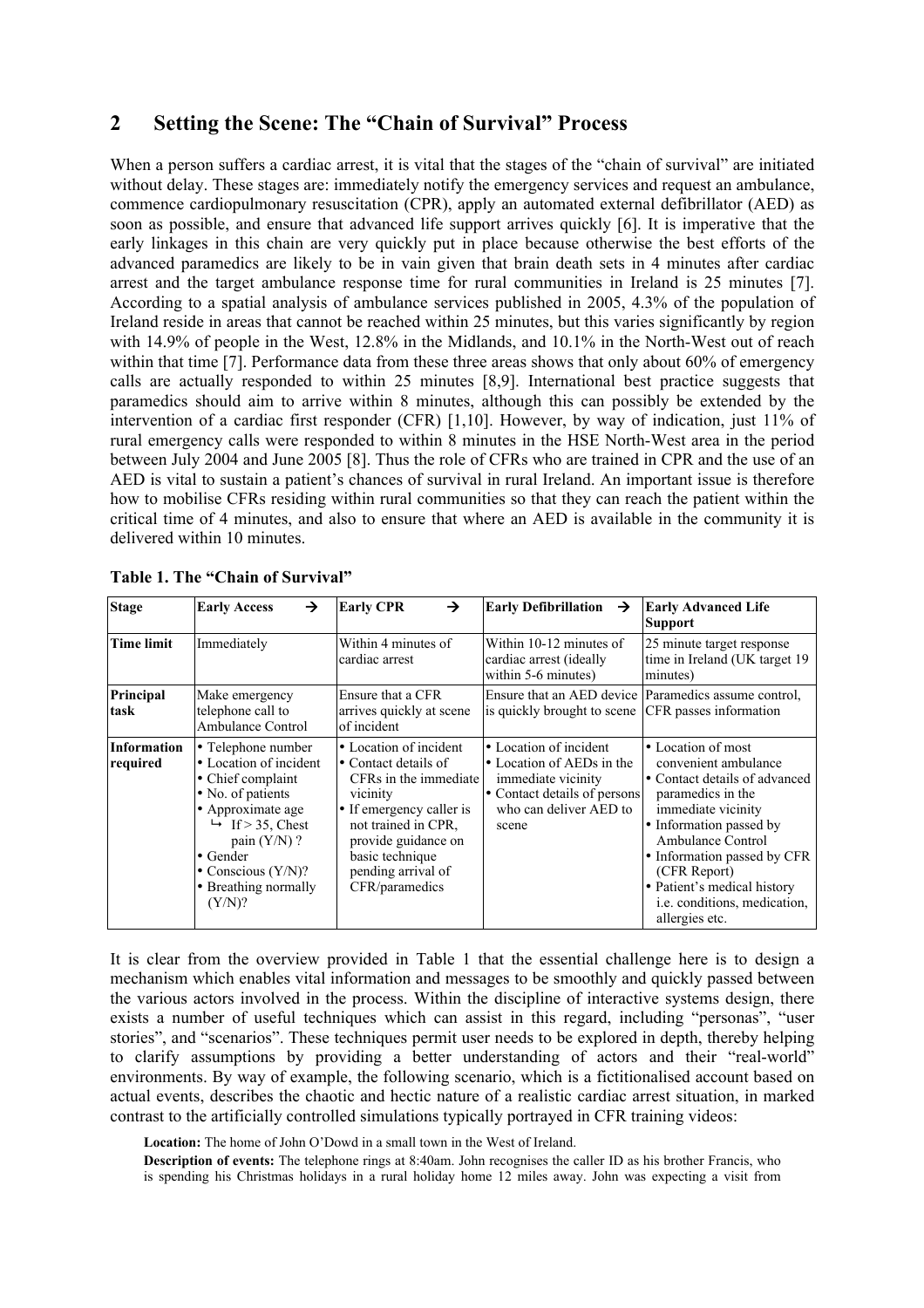Francis today but when he answers the telephone he realises that something is wrong. "John! I can't wake Francis up! I don't think he's breathing!" cries the voice on the opposite end, that of Francis' wife, "I don't know what to do!!". "What?" exclaims John, "You can't wake him up? I'll call an ambulance!". He hangs up and immediately calls the regional hospital. "I need an ambulance to go to my brother's house!" he says. "This is the main hospital switchboard, you'll need to call 999" apologises the receptionist. He again hangs up and this time dials 999. "What service do you require?". "I need an ambulance!" "OK, you're straight through to Ambulance Control". John quickly explains the situation and is told that an ambulance is on its way. "Can you please spell that address for me?" asks the controller, "And give me directions to the house?" Despite his panic, John provides clear instructions on how to reach his brother's house, referring to various landmarks along the approaching roads and country lanes. Meanwhile, John's eldest son, who was woken by the initial call, rummages through the telephone directory looking for the number of the police station nearest to his uncle's house, wanting to find out where the closest AED is located and if somebody can quickly get to it. Having located the number, he makes a call on his mobile phone but it rings out. He then tries the next nearest police station, but again receives no answer. "We need a defibrillator!" he shouts to his mother, "where can we get one?". "I don't know!" she replies, as she tries to call the local GP on her mobile phone. "OK, slow down" answers the doctor, who lives 4 miles from Francis' house, "Please explain the situation and give me those directions again". Another son, despite the icy driving conditions, jumps into his car and immediately rushes to the scene. The ambulance overtakes him just before he arrives at his uncle's house, shortly before 9:10am. By the time the ambulance arrived, it was probably 30 minutes after the initial cardiac arrest. Despite the best efforts of the paramedic crew to revive Francis, he passed away.

The above scenario shows that the weakest links in the "chain of survival" are often the early stages, as also asserted by Wellens et al [11]. Kyng et al [5] make the point that collaboration between multiple actors in emergency situations is complicated by the fact that the situation can change dynamically. Most ordinary civilians are unaccustomed to having to react to emergency situations and may not know what to do or might be flustered due to panic, especially where the victim is a family member. The metaphors of "agile", "lean" and "extreme" are used within the literature on information systems development to refer to high-speed highly-efficient processes, and those same principles can be applied here to design a potentially life-saving communication workflow. Indeed, this is a truly "extreme" design challenge where the deadline, in the most literal sense of that word, is of the order of a few minutes.

The historical evolution of "lean" and "agile" work practices can be traced from the "scientific management" movement of the 1910s, through to Toyota's production processes in the 1950s which in turn led to "Just-in-Time" (JIT), Total Quality Management (TQM), and Business Process Reengineering (BPR). The principles of "lean" production include teamwork, communication and the efficient use of resources. The objective of work practices such as JIT is to redesign workflows so as to reduce setup time and eliminate redundancy; using this approach, Toyota famously managed to reengineer tasks so that cycle times were reduced from hours down to a few minutes [12]. The initial stage of JIT Implementation Design is the Design Flow Process, the key objective of which is to speed up turnaround by reconfiguring the flow of work to maximise efficiencies. Applying that principle to a cardiac arrest situation, it is vital that anything in the flow of communications or logistics which is likely to unnecessarily waste valuable seconds must be eliminated.

"Response time" is defined by the Pre-Hospital Emergency Care Council (PHECC) as the "time from receipt of the call to arrival at the scene" [7]. This paper is not concerned with this particular aspect because the logistics of ambulance control is already well-researched (e.g. [7,8,13,14]). Indeed, the London Ambulance Service's Computer-Aided Dispatch system (LASCAD) is one of the best-known cases of information systems "failure" within the academic literature [15]. Nor shall the paper deal with the use of in-ambulance electronic patient care records (ePCR) by paramedics, which again is the subject of other research (e.g. [16]) and indeed has also been known to give rise to problems in practice [17]. Instead, the paper shall concentrate on the first three links in the chain of survival and will propose ideas on how these critical early stages can be better supported through time-efficient ICT solutions.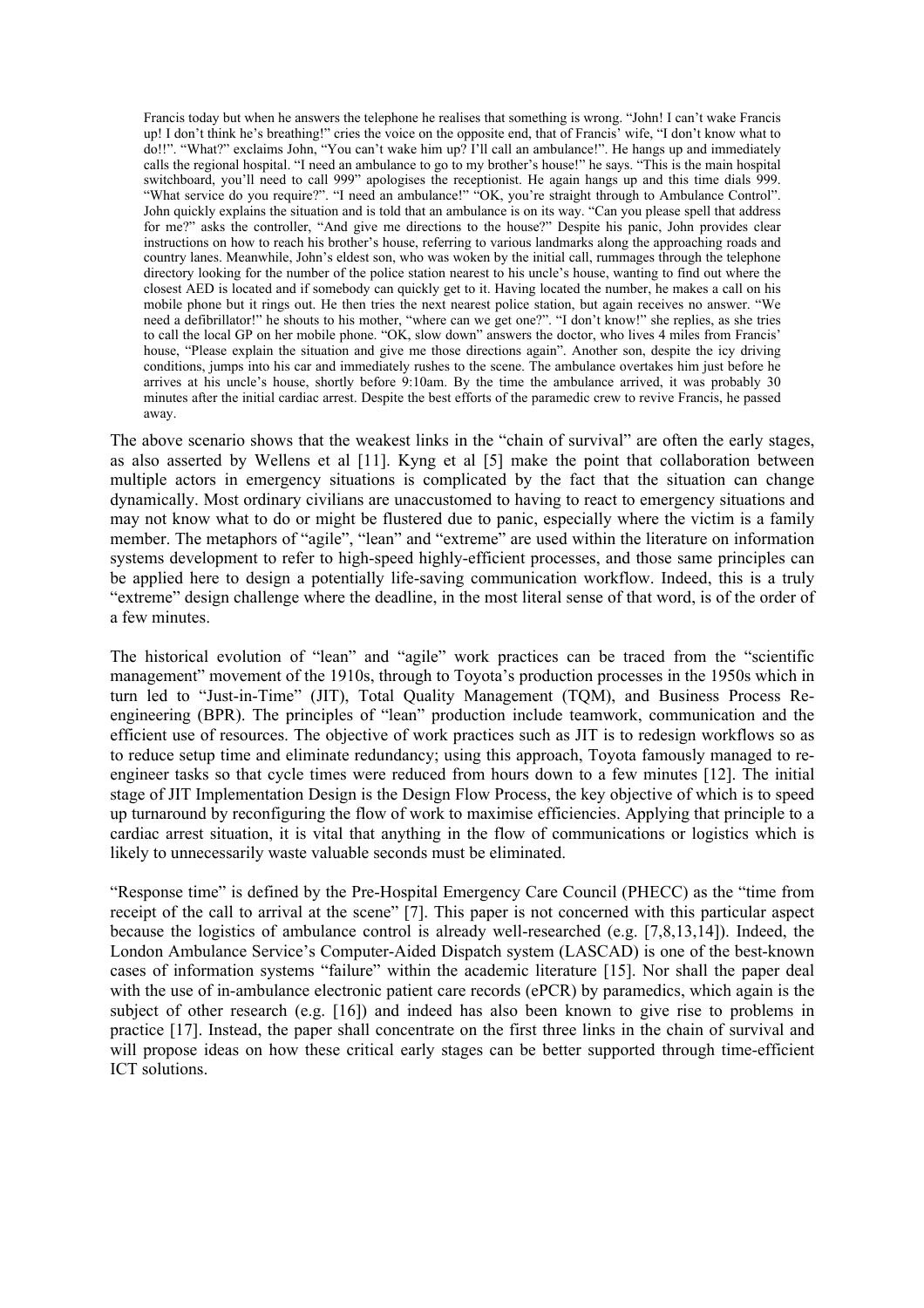## **3 Supporting the "Chain of Survival" Using ICT**

#### **3.1 Early Access**

"Alert time" is defined as the "time from the moment of the accident to the call to emergency services" [7]. When the call is answered, there is a further short delay as the controller processes the basic information required to dispatch an ambulance. In principle, it should be possible to reduce the time required to execute this stage to less than 5 seconds using quite simple technology.

The "information required" as shown in Table 1 under the Early Access column is as stipulated on the Request Emergency Dispatch (RED) card which the PHECC issues to CFRs [6]. The most essential information which needs to be communicated is that a person has suffered a cardiac arrest at a particular location, as well as the telephone number and name of the person making the call. All of these facts can very easily be sent using a telephone, either mobile or fixed landline, which automatically sends the GPS co-ordinates from which the call is being made and the full caller line identity (CLI) to a dedicated emergency number (i.e. other than 999 or 112) set aside for cardiac emergencies. This idea of a separate number is also suggested by Wellens et al [11], meaning that there is no unnecessary delay in ascertaining the nature of the emergency before dispatching an ambulance to a precise location. Given that most cardiac arrests occur at home, it is theoretically possible to simplify the interaction by just having to press a cardiac panic button on a telephone handset. Clearly, a single button has benefits in terms of ease and speed of use, especially for elderly users, but it would have to be designed to prevent the possibility of accidental activation. Additional controls would need to be built to ensure that the location of the telephone is actually beside the location of the incident (unlike the scenario case described in Section 2), and to confirm that the travel directions suggested by the GPS sat-nav are accurate. The information automatically sent to Cardiac Ambulance Control could further be extended by linking the telephone number to a unique house ID (with precise GPS location), perhaps linked to the electoral register (i.e. the names of the usual adult residents) and the personal electronic healthcare records (EHR) of those residents. As it stands, policies regarding CLI traceback on calls to emergency services differ across the European Union [1], and privacy issues come into play when attempting to consolidate personal data across different sources. There are also issues with the accuracy of locations derived from mast triangulation in rural areas: this method is not sufficiently precise, and although new initiatives in Ireland such as the installation of roadside signage with route numbers for all by-roads and the proposed introduction of unique postal house numbers both help to aid navigation, it is preferable if the emergency caller can use a device which sends exact GPS co-ordinates of the incident.

The above suggestion assumes that the cardiac arrest has been witnessed, but in actuality about 40% of arrests are unwitnessed. Indeed, even if witnessed by a bystander trained in CPR it may take up to a minute to confirm arrest and alert emergency services [11]. The only way that delay can be avoided in the event of an unwitnessed arrest is if the victim is fitted with a biosensory apparatus. Wellens et al call for the design of a wearable device which can monitor vital signs, alert bystanders in the event of a cardiac arrest, record the time of collapse, automatically notify emergency services of the location of the victim, and transmit a signal to the nearest community-based AED [11]. Such technology can potentially be supported using telecommunication standards such as GSM/CDMA, WiFi, RFID, and GPS/location-aware devices. An example of how it might be implemented is provided in [18], which describes a low-cost personal electrocardiogram (ECG) monitor that can send GPS co-ordinates, ECG data, and the EHR of a cardiac arrest victim to the nearest emergency service centre, which in turn notifies the closest GP via SMS. However, such devices are not yet available on the consumer market, though GPS-enabled "fall detection" products which automatically raise an alarm are available. Within the field of biomedical engineering, a number of research projects are currently ongoing which are looking at the use of nanotechnology sensors to monitor heart rhythms. Although much of the leading-edge research in the area of remote biosensors has been conducted on NASA astronauts, it is anticipated that such technologies will become available for domestic use within the near future [19].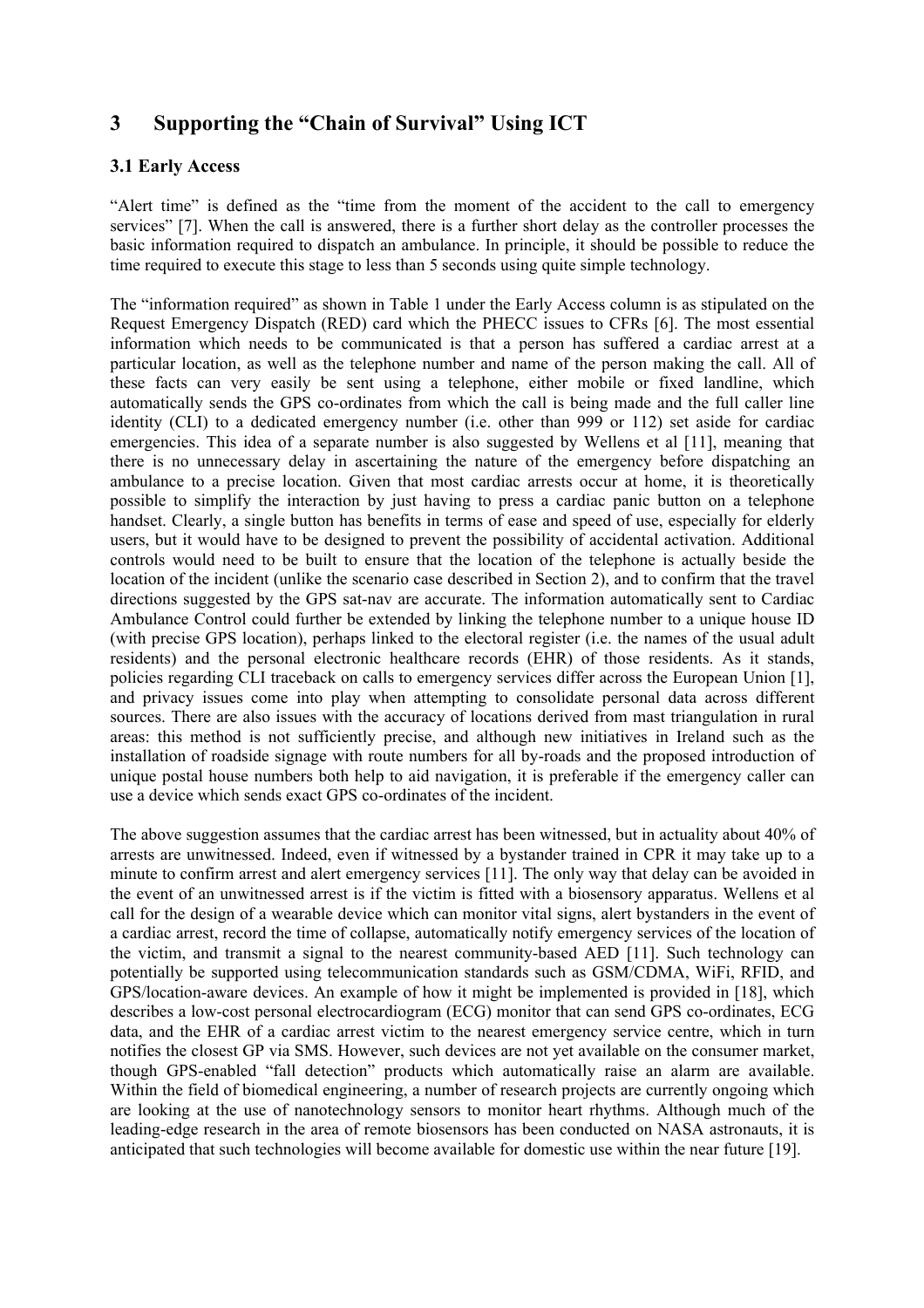#### **3.2 Early CPR**

The most common category of victims of cardiac arrest is males over the age of 50. Accordingly, the most common category of witnesses of cardiac arrest is those mens' partners, usually middle-aged to elderly women, who unfortunately often do not know how to perform CPR, are no longer physically strong enough to perform CPR, or become so taken over with panic as to not know what to do. Early CPR is the second link in the chain of survival and must be initiated by a CFR within 4 minutes of cardiac arrest. Realistically, in a rural community this means that the CFR must be within a radius of 1 mile of the incident in order to be able to get there on time, assuming private motorised transport is available. What this means is that, whenever a person collapses because of a cardiac arrest, it is vital to be able to immediately alert all qualified CFRs within close proximity of the incident.

There are a number of dimensions to this process design challenge. Firstly, it is necessary to be able to provide precise information on the location of the victim, including telephone contact number. This information is already gathered during the Early Access stage by the emergency services call operator, so it must be passed on to CFRs in order to enable them to respond. Thus arises the second consideration: how to contact CFRs within the vicinity of the victim. This requires that a contact database including mobile telephone details must be kept for all certified CFRs. It is possible to undertake CFR training in Ireland through a variety of channels, including voluntary bodies (e.g. Red Cross), cardiac foundations (e.g. CROÍ, Irish Heart Foundation), sporting bodies (e.g. GAA, FAI), workplace health & safety training, and on-the-job training (e.g. police, fire brigade, teachers, doctors, nurses). The Irish Heart Foundation aspires to a situation where 10% of the adult population in Ireland are trained in CPR and is calling for the introduction of CPR training on to the secondary school curriculum, a move supported by the Sudden Cardiac Death Task Group [20]. What all of this means is that an increasing number of people in Ireland are now CFR trained. Many but not all of these qualifications are certified by PHECC and the personal details of CFRs are held on file, though often just in paper-based format within the records of the training body. It is therefore necessary to systematically maintain these PHECC certifications, and indeed other qualification paths if feasible to do so (e.g. some CFRs in Ireland are certified by the American Heart Foundation). Having thus built a database of CFRs, the final piece is to be able to identify who is in the immediate vicinity of the reported cardiac arrest. A crude way of doing this is to ask each CFR to specify his/her normal location at different times of the day e.g. during normal working hours, in the evenings, at weekends etc. There currently exists a number of group calendaring software products, some of which are actually dedicated to the co-ordination of rescue teams (e.g. Decisions For Heroes – D4H), which allow a volunteer community group to share details of personal whereabouts and hours of availability. If a shared calender were deployed, CFR volunteers could then be sent an alert to their mobile phone or pager device if an incident were to be reported within the area they are expected to be within. However, given the constraint of being within an approximate radius of 1 mile, this crude "expected location" technique is unreliable. It would be much more accurate, although also much more intrusive, if "on-call" CFR volunteers consented to their precise whereabouts being tracked using mobile GPS "pings". Although there are potential privacy and security issues with such an approach, technologies such as Google Latitude already enable social communities to share location details in a similar manner.

#### **3.3 Early Defibrillation**

In order to facilitate early defibrillation, it is essential to know where the nearest AED device is located and how to get it delivered to the scene of the incident as quickly as possible. In their study of how long it took people to find AEDs in two international airports, Kaneko et al [21] found that while the theoretically expected discovery time should have been of the order of 30-40 seconds, the actual discovery time was about 3 minutes. They conclude that the presence of clear directions is an important factor for rapid retrieval of an AED device.

There already exists a number of software applications which provide area maps showing the locations of AEDs. For example, in the Netherlands the AED4EU project set up by the University of Nijmegen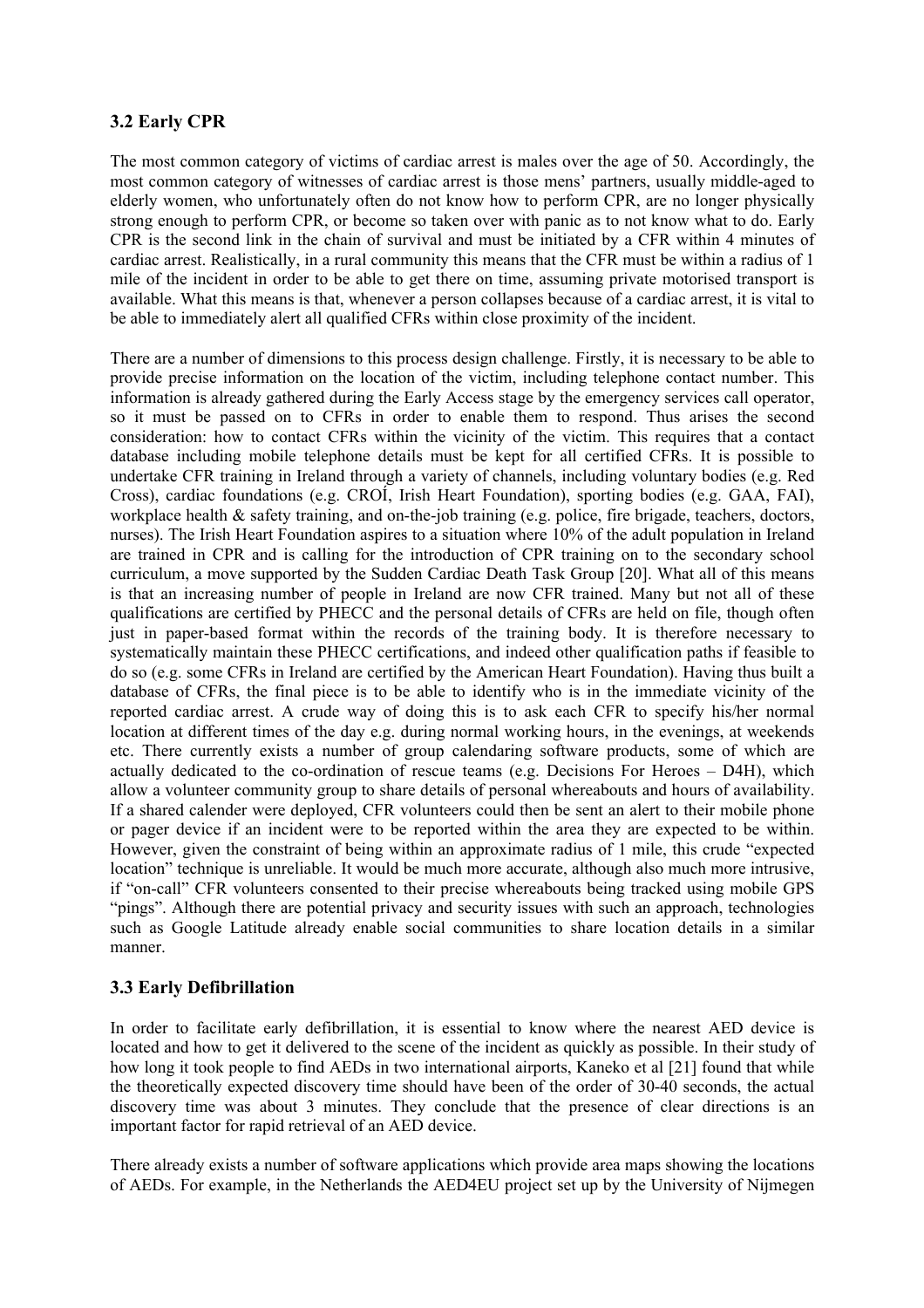Medical Centre uses Google Maps/Street View to show where AEDs are situated (http://www.aed4.eu); this application can be accessed using a Web browser and is also commercially available as an iPhone/Android application. In the United Kingdom, a similar project called AED Locator was recently established in partnership with the Arrythmia Alliance charity whereby local communities can submit details of AEDs in their area (http://www.aedlocator.org). More ambitiously, there is a freely available iPhone application named "AED Nearby" and a corresponding Android application named "ShowNearby AED" which aim to create a worldwide map of the locaton of AED devices (http://www.firstaidcorps.org/locate-aeds-near-you/). Clearly, the usefulness of such systems depends on the accuracy and completeness of the information they contain. For example, it is important to know when the AED was last tested or if it has been returned to its location after the previous use. This kind of information can be recorded using dynamic RFID, a technology that can also be used to sent out a "homing" signal so that an AED can more easily be found. As is clear from the previously mentioned findings of Kaneko et al [21], it is not sufficient to tell somebody that an AED is located within a building on a particular street because vital time can be wasted searching for the exact location within that building. Even GPS co-ordinates are not necessarily enough because a building with multiple floors will have a number of points on different floors with the same GPS coordinates (GPS does not provide sufficiently accurate altitude readings to be able to determine with certainty which floor you are on). It is therefore necessary to somehow provide information about how to navigate buildings, with details of the locations of elevators, stairs, and corridors. At a very basic level, this involves clearly marked signage within buildings. At a more advanced level, a building could be digitally mapped. A person seeking the AED could then be directed towards its precise location by means of a mobile application that dynamically guides the person using voice navigation. As yet, there is no application which shows the locations of AEDs in Ireland. The only information readily available on the Web is a list of the locations of defibrillators provided by CROÍ, the West of Ireland Cardiac Foundation (http://www.croi.ie/is-there-a-croi-defibrillator-near-me).

Wellens et al [11] make the point that "time between collapse and defibrillation can also be shortened by having a sufficient number of AEDs and a dense network of 'cardiac arrest watchers' in the community." There is a considerable body of research in the public health literature on the optimal placing of community-based AEDs using spatial analysis models and operations research algorithms. The reality in most rural communities in Ireland is that there is a low density of AED distribution, they being mainly located in sports clubs, public buildings, and GP clinics. Considering the imperative to commence early defibrillation within 10 minutes, and assuming that the victim is not in possession of a home-based AED or implanted AED, it is preferable if a person based near the site of the community AED could be sent an automatic alert to immediately bring it to the location of the incident, rather than somebody travelling from the incident to fetch the AED and double-back. This step could be enhanced by recording who collected the AED device, at what time they collected it, and the expected time of arrival (ETA) at the location of the incident. Again, this information could be made available for sharing with the volunteer network through the use of mobile applications based on technologies such as RFID, GPS and Web 2.0 social networking.

## **4 Conclusions and Future Directions**

Speaking of the challenge of improving survival rates from out-of-hospital cardiac arrests in Northern Ireland, Moore et al recognise that "no one strategy is likely to constitute a single best approach … Systematic efforts to strengthen each link in the chain of survival would incrementally improve survival" [22]. Substantial progress has indeed been made in recent years on steps to reduce the incidence of sudden cardiac death in Ireland [20], but there is clearly no "silver bullet". This paper has set forth a number of ideas, inspired by concepts of agility and principles of interactive systems design, which suggest how innovative ICT applications can potentially help to achieve process efficiencies in the form of quicker reaction times, thereby strengthening the chain of survival, especially at the critical early stages. Notwithstanding this potential, the implementation of ICT solutions in practice is rarely clear-cut because of the socially and politically complex nature of organisations and stakeholder groups, especially where public health issues are involved. For example, Rialle et al [19], in discussing their concept of a "health smart home", outline five categories of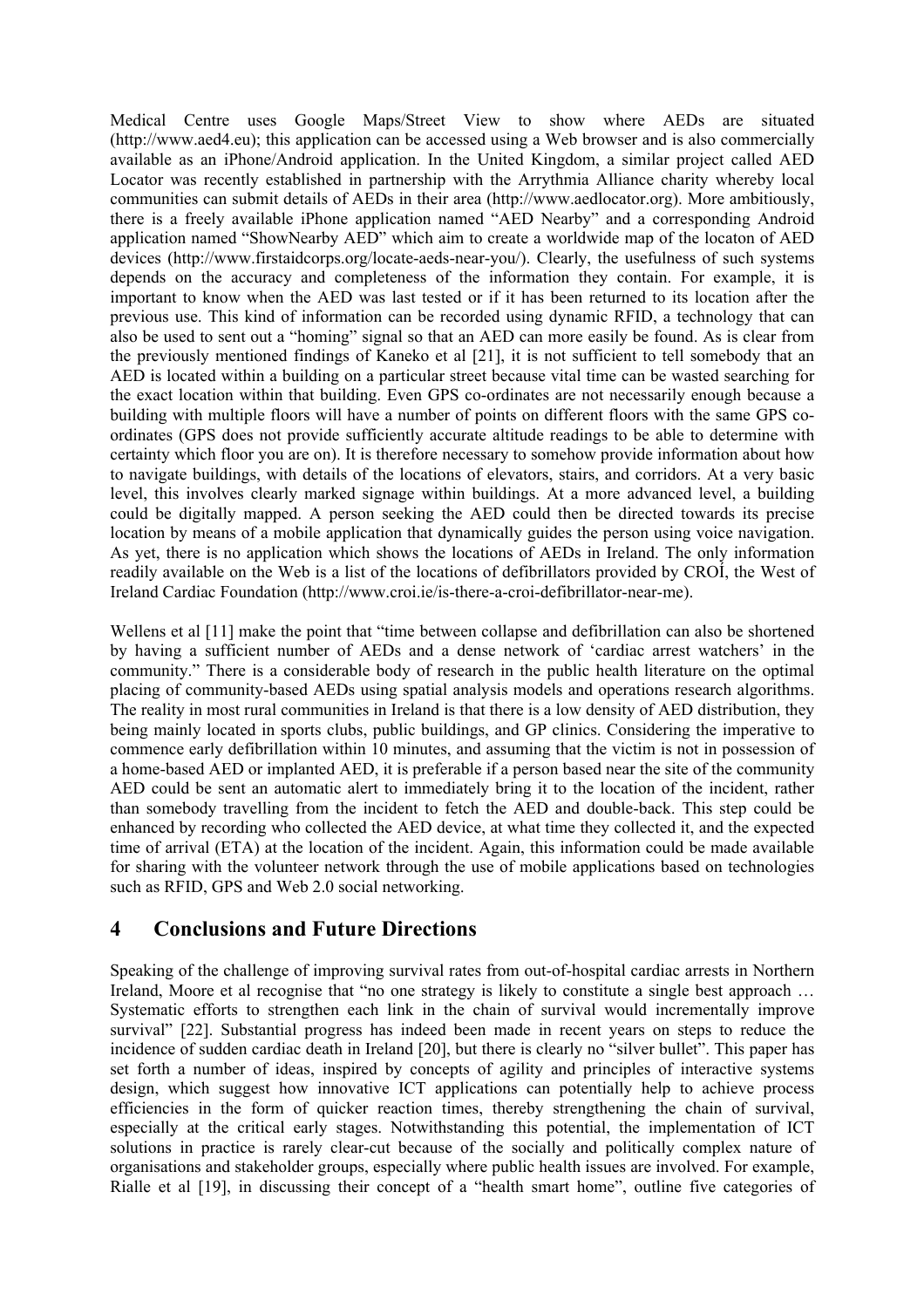constraints which impact the use of such technologies: ethical issues, economical cost-effectiveness, technological suitability and privacy, psychosocial issues (i.e. usability, acceptability), and public health considerations. Similarly, Varshney [23] acknowledges that there is a strong economic and public health incentive to advance the agenda of "pervasive healthcare", but makes the point that there are substantial roll-out hurdles to overcome as regards medical, management, and technology issues. In addition, legal issues are problematic, concerning not just security and privacy but also the thornier issue of litigation, there as yet being no "Good Samaritan" Act in force in Ireland [20]. The ongoing reform of the healthcare sector in Ireland is yet another consideration, because for example there is no integration between statutory ambulance services, private ambulance services, and the voluntary bodies (e.g. Red Cross, Order of Malta, Civil Defence, St. John Ambulance Brigade) [24]. To conclude on a positive note, there is a growing public awareness in Ireland of the need to address the serious problem of sudden cardiac death and there is a willingness to embrace new initiatives that further this agenda. Given this receptive mood amongst the general public, especially within local volunteer groups, it would be interesting to attempt to implement some of the ideas proposed in this paper as "proof-of-concept" pilot projects.

**Acknowledgements:** The opinions expressed in this paper are informed by conversations with members of the Irish Red Cross and staff of the Health Service Executive, to whom the author is grateful. The paper is dedicated to the memory of a friend who died of sudden cardiac arrest.

## **References**

- [1] European Emergency Data Project (2004). *EMS Data-based Health Surveillance System*.
- [2] Chen, R., Rao, H.R., Sharman, R., Upadhyaya, S.J. & Kim, J. (2010). An empirical examination of IT-enabled emergency response: the cases of Hurricane Katrina and Hurricane Rita. *Communications of the Association for Information Systems*, Vol. 26, Article 8.
- [3] Palen, L. & Liu, S. B. (2007) Citizen communications in crisis: anticipating a future of ICTsupported public participation. *Proceedings of ACM CHI Conference*, April 28-May 3, San Jose, California, USA.
- [4] Sawyer, S., Tapia, A., Pesheck, L. & Davenport, J. (2004). Mobility and the first responder. *Communications of the ACM*, 47(3): 62-65.
- [5] Kyng, M., Nielsen, E.T. & Kristensen, M. (2006). Challenges in designing interactive systems for emergency response. *Proceedings of ACM DIS Conference*, June 26-28, University Park, Pennsylvania, USA.
- [6] Pre-Hospital Emergency Care Council (2008). *Cardiac First Reponse (CFR) Training Manual*. Naas, Ireland: PHECC. ISBN 978-0-9557951-0-7.
- [7] Pre-Hospital Emergency Care Council (2005). *Evaluation of Options for Primary Emergency Care Provision in the HSE North-Western Area.*
- [8] Pre-Hospital Emergency Care Council (2006). *Demand Analysis and Tactical Deployment of Ambulance Services in the HSE North-West Area*.
- [9] Comptroller and Auditor General (1997). *The Emergency Ambulance Services*. Stationery Office: Dublin.
- [10] Pons, P.T., Haukoos, J.S., Bludworth, W., Cribley, T., Pons, K.A. & Markovchick, V.J. (2005) Paramedic response time: does it affect patient survival? *Academic Emergency Medicine*, 12(7): 594-600.
- [11] Wellens, H.J.J, Gorgels, A.P & de Munter, H. (2003). Cardiac arrest outside of a hospital: how can we improve results of resuscitation? *Circulation*, 107: 1948-1950.
- [12] Womack, J.P., Jones, D.T. & Roos, D. (1991). *The Machine That Changed the World: The Story of Lean Production*. HarperBusiness.
- [13] Dean, S.F. (2008). Why the closest ambulance cannot be dispatched in an urban emergency medical services system. *Prehospital and Disaster Medicine*, 23(2): 161-165.
- [14] Black, J.J.M. & Davies, G.D. (2005). International EMS Systems: United Kingdom. *Resuscitation*, 64: 21-29.